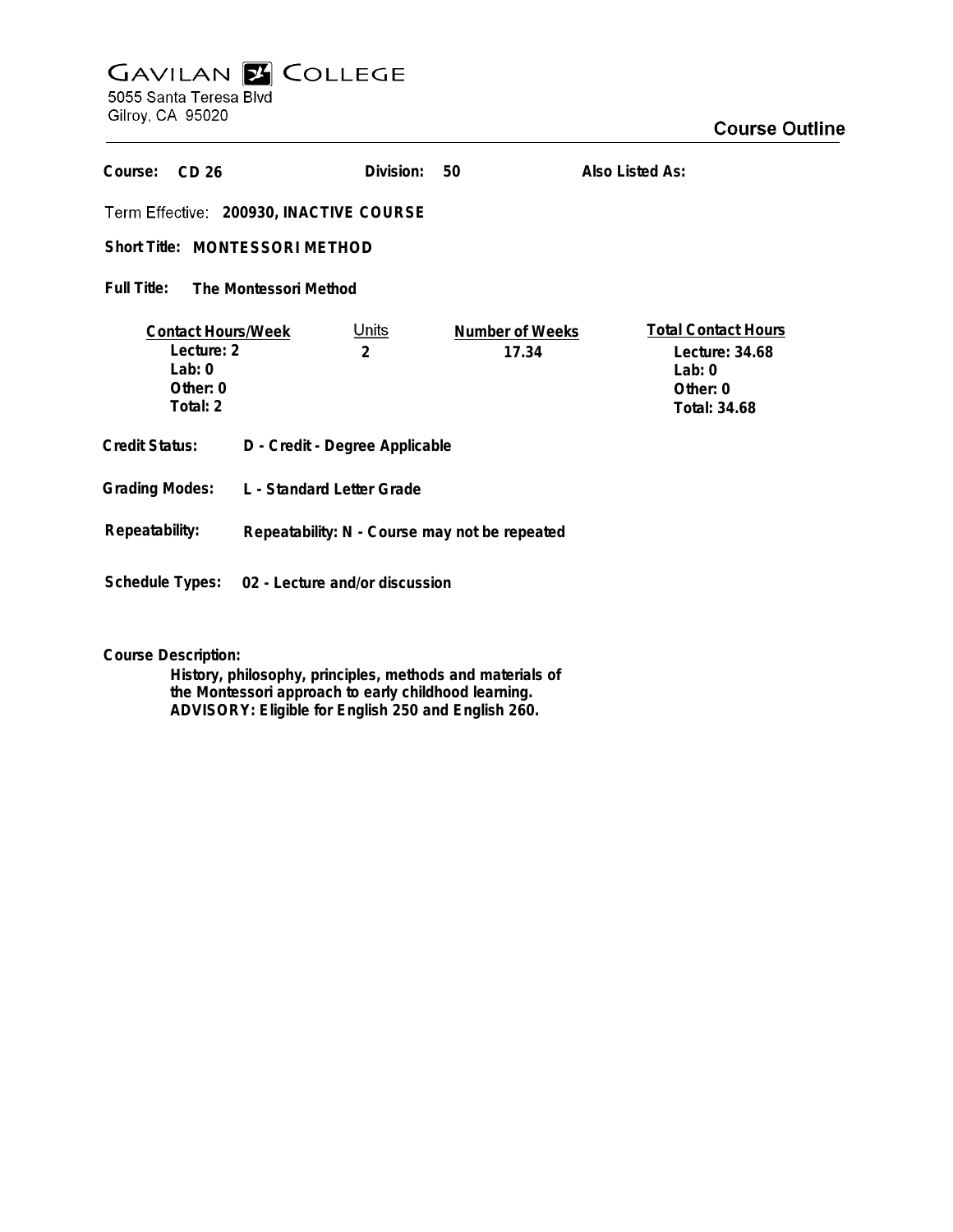**ARTICULATION and CERTIFICATE INFORMATION Associate Degree: CSU GE: IGETC: CSU TRANSFER: Transferable CSU, effective 198670 UC TRANSFER: Not Transferable**

## **PREREQUISITES:**

## **COREQUISITES:**

**STUDENT LEARNING OUTCOMES:**

**1. The student will learn about the history, philosophy, and principles of the Montessori Method of education, 2. will develop skills in presenting and evaluating the Montessori materials, 3. and will develop and prepare materials for use**

**with children.**

**TOPICS AND SCOPE:**

**Inactive Course: 12/08/2008**

**1 2 Introduction to Maria Montessori; her life and works.**

**2 2 Philosophy of Montessori education. Insights about child development from her contemporaries and later educators.**

**3 2 Preparing the environment for learning. Design-**

**ing a classroom for Montessori education. 4 2 Creating Montessori materials.**

**5 2 Practical life materials: overview, sequence and demonstration.**

**6 2 Practical life ed: analysis of tasks, classroom management.**

**7 2 Sensorial materials: overview, sequence and demonstration.**

**8 2 Sensorial materials continued, analysis of tasks, classroom management.**

**9 2 Midterm review and material presentations.**

**10 2 Midterm.**

**11 2 Math materials: overview, sequence and demonstration.**

**12 2 Math material continued, analysis of tasks,**

**classroom management.**

**13 2 Language materials: overview, sequence and demonstration.**

**14 2 Language materials continued, analysis of tasks,**

**classroom management.**<br>15 2 **Fyaluation of 15 2 Evaluation of non-Montessori materials for Montessori concepts.**

**16 2 Student presentations.**

**17 2 Final Review.**

**Final.** 

**ASSIGNMENTS:**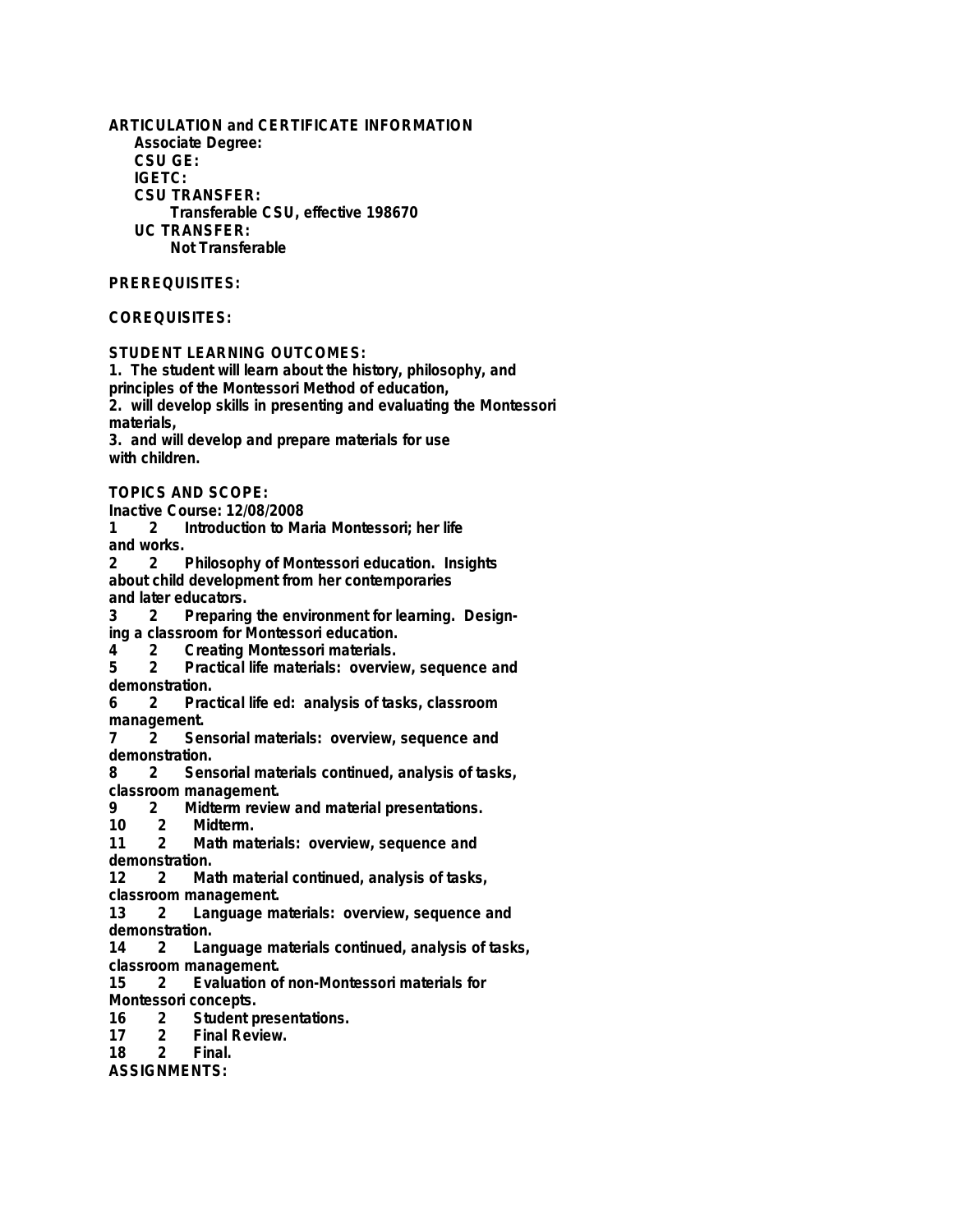**1. Read chapter 1 part 1 (The Secret of Montessori).**

- **2. Read chapter 2 (The Secret of Montessori).**
- **3. Read chapter 3 (The Secret of Montessori).**

**Read chapter 1 (Basic Montessori: Learning Activities for Under Fives).**

**4. Read handouts regarding Montessori materials.**

**5. Read chapter 4 (The Secret of Montessori).**

**Read chapter 4 (Basic Montessori: Learning Activities for Under Fives).**

**6. Read chapter 5 (The Secret of Montessori). Make a practical activity.**

**7. Read chapter 1 part II (The Secret of Montessori).**

**Read chapter 3 (Basic Montessori: Learning Activities for Under Fives).**

**8. Read chapter 2 (The Secret of Montessori).**

**Make a sensorial activity.**

**9. Study for midterm.**

**10. Visit Montessori school.**

**Read chapter 3 (The Secret of Montessori).**

**11. Read chapter 4 (The Secret of Montessori)**

**Read chapter 5 (Basic Montessori: Learning Activities for Under Fives).**

**12. Read chapter 1 Part III (The Secret of Montessori) Make a math activity.**

**13. Read chapter 2 (The Secret of Montessori).**

**Read chapter 4 (Basic Montessori: Learning Activities for Under Fives).**

**14. Make a language activity.**

**Make a three-part card.**

**15. Read chapter 6 (Basic Montessori: Learning Activities for Under Fives).**

**16. Get questions together for final review.**

**17. Study for final**

**COURSE OBJECTIVES:**

**1. Describe major events surrounding the development of the Montessori Method.**

- **2. List three principles of child development underlying the Montessori Method.**
- **3. To familiarize the students with a Montessori classroom.**
- **4. Be prepared to make inexpensive material for classroom use.**
- **5. Identify the practical life material.**
- **6. Demonstrate the use of practical life material.**
- **7. Identify the sensorial materials.**
- **8. Demonstrate the use of the sensorial materials.**
- **9. Identify materials which are based on the Montessori principle.**

**10. Identify the similarities and differences in Montessori schools.**

- **11. Identify the Montessori math activities.**
- **12. Demonstrate the use of the Montessori math activities.**
- **13. Identify the Montessori language material.**
- **14. Demonstrate the use of the Montessori language activity.**
- **15. Identify non-Montessori materials and demonstarte a**

**Montessori use.**

- **16. To see Montessori equipment put to use by different students.**
- **17. To review course material and focus on an overview of the**